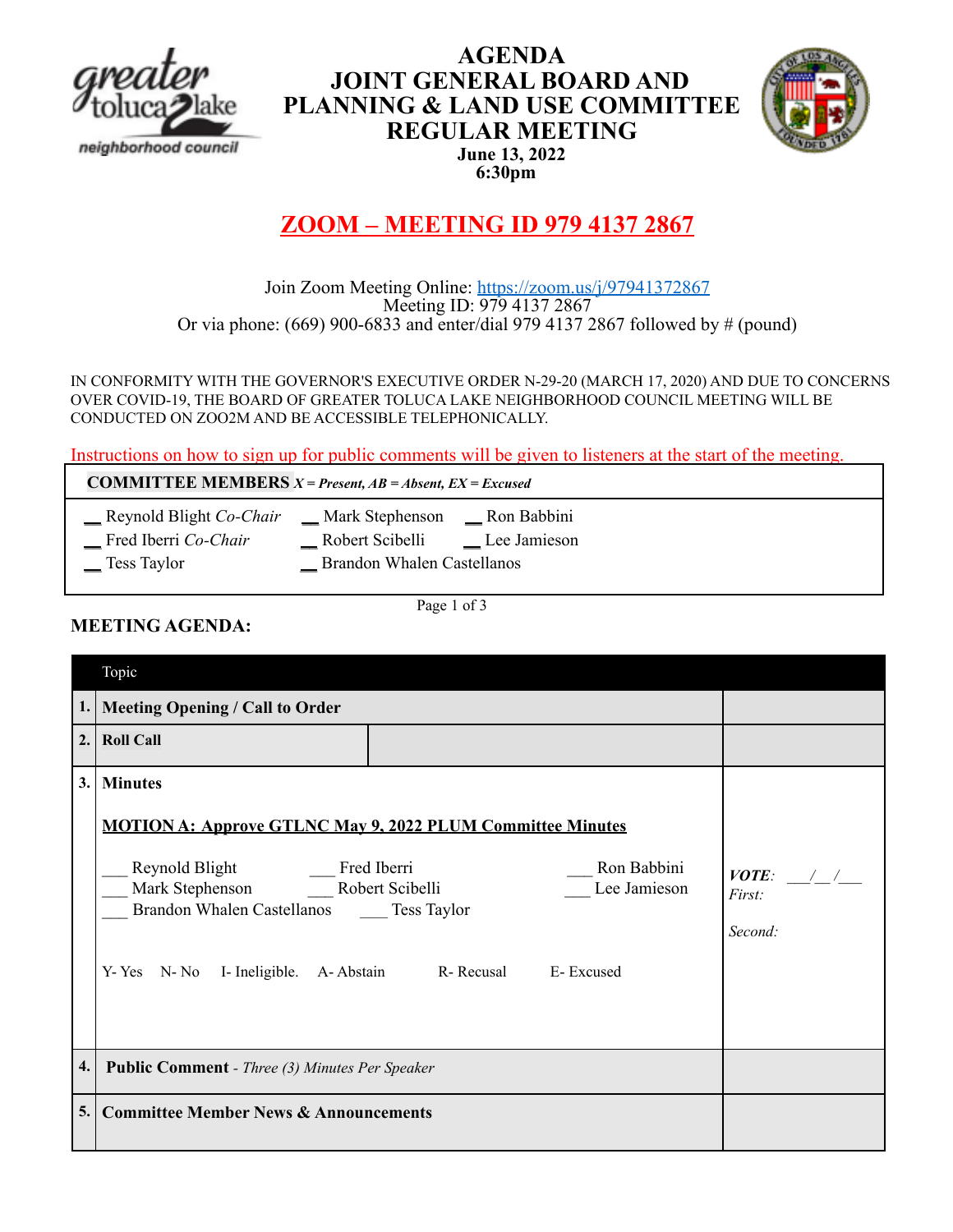| 6. | <b>Old Business</b> (Public Comment - Three (3) Minutes per Speaker)                                                                                                                                                                                                                                                                                                                                                                                                                                                                                                                                                                                 |  |
|----|------------------------------------------------------------------------------------------------------------------------------------------------------------------------------------------------------------------------------------------------------------------------------------------------------------------------------------------------------------------------------------------------------------------------------------------------------------------------------------------------------------------------------------------------------------------------------------------------------------------------------------------------------|--|
|    | 6.1 - City Planning Dept. Community Plan Status                                                                                                                                                                                                                                                                                                                                                                                                                                                                                                                                                                                                      |  |
|    | 6.2 - Forman Ave. under 134 bridge - Angled parking status                                                                                                                                                                                                                                                                                                                                                                                                                                                                                                                                                                                           |  |
|    | 6.3 - Update on project 10057-10063 Riverside Drive - Fmer. Gelson Project                                                                                                                                                                                                                                                                                                                                                                                                                                                                                                                                                                           |  |
|    | 6.4 - State Legislative Agenda, Additional Legislation to be Tracked:                                                                                                                                                                                                                                                                                                                                                                                                                                                                                                                                                                                |  |
|    | SB 15 (Portantino): Housing development, incentives, rezoning of idle retail sites<br>SB 897 (Wieckowski): Accessory dwelling units: junior accessory dwelling units<br>ACA 14: Homelessness and affordable housing CA Constitutional Amendment<br>AB 2053 (Lee, Carrillo, Kalra): Would enact Social Housing Act, create California Housing Authority.<br>AB 2097 (Friedman): Related to land use, parking requirements<br>AB 2186 (Grayson): Housing cost reduction incentive program<br>AB 2244 (Wicks): Religious institution affiliated housing: co-located place of worship<br>AB 2334 (Wicks): Density Bonus<br>AB 682 (Bloom): Density Bonus |  |
|    | 6.5 - Discussion re Regional Housing Needs Assessment (RHNA) & its effect on Los Angeles<br>& the GTLNC. Review of CA State Auditor's Report on RHN.<br>6.6 - Document to track GTLNC PLUM Committee Projects by LA City planning case file<br>number and address.<br>6.7 - Update on Toluca Lake Village Clock.                                                                                                                                                                                                                                                                                                                                     |  |
|    | 6.8 - Update on Developer COA's                                                                                                                                                                                                                                                                                                                                                                                                                                                                                                                                                                                                                      |  |
| 7. | New Business (Public Comment - Three (3) Minute per Speaker)                                                                                                                                                                                                                                                                                                                                                                                                                                                                                                                                                                                         |  |
|    | 7.1 - 9950 Toluca Lake Ave - Oversized fence request ZA-2022-3518-F                                                                                                                                                                                                                                                                                                                                                                                                                                                                                                                                                                                  |  |
|    | 7.2 - New cases to be tracked GTLNC PLUM Committee Projects by LA City planning case<br>file number and address.                                                                                                                                                                                                                                                                                                                                                                                                                                                                                                                                     |  |
|    | 7.3 - Status of housing development on Riverside Drive by Zankou Chicken.                                                                                                                                                                                                                                                                                                                                                                                                                                                                                                                                                                            |  |
|    | 7.4 - Discussion and possible motion to be submitted as a Community Impact Statement<br>("CIS") by GTLNC to LA City Council File No. 22-0158 (Bonin, Raman, Blumenfeld).<br>Permanent homeless shelters in R1, R2 zones.                                                                                                                                                                                                                                                                                                                                                                                                                             |  |
|    | 7.5 - Southeast Valley Community Plans Team Webinars. Input wanted: learn about and<br>comment on draft land use concepts for Ventura-Cahuenga Corridors. These concepts are<br>the initial vision for how the corridor will grow and change over the next 20 years.<br>Webinars: Tue Jun 14, 2022 (5:30 PM - 7PM) / Webinar ID: 867 2964 9253 /<br>Thu, Jun 16, 2022 (12:00 PM - 1:30PM) / Webinar ID: 840 2004 3869                                                                                                                                                                                                                                |  |
|    | 7.6 - Recommend GTLNC opposition to motion by Councilmember Buscaino and seconded<br>by John Lee (Council File: 20-1376-S3). It would amend Ordinance 41.18 by prohibiting<br>homeless 500 feet from a library.                                                                                                                                                                                                                                                                                                                                                                                                                                      |  |